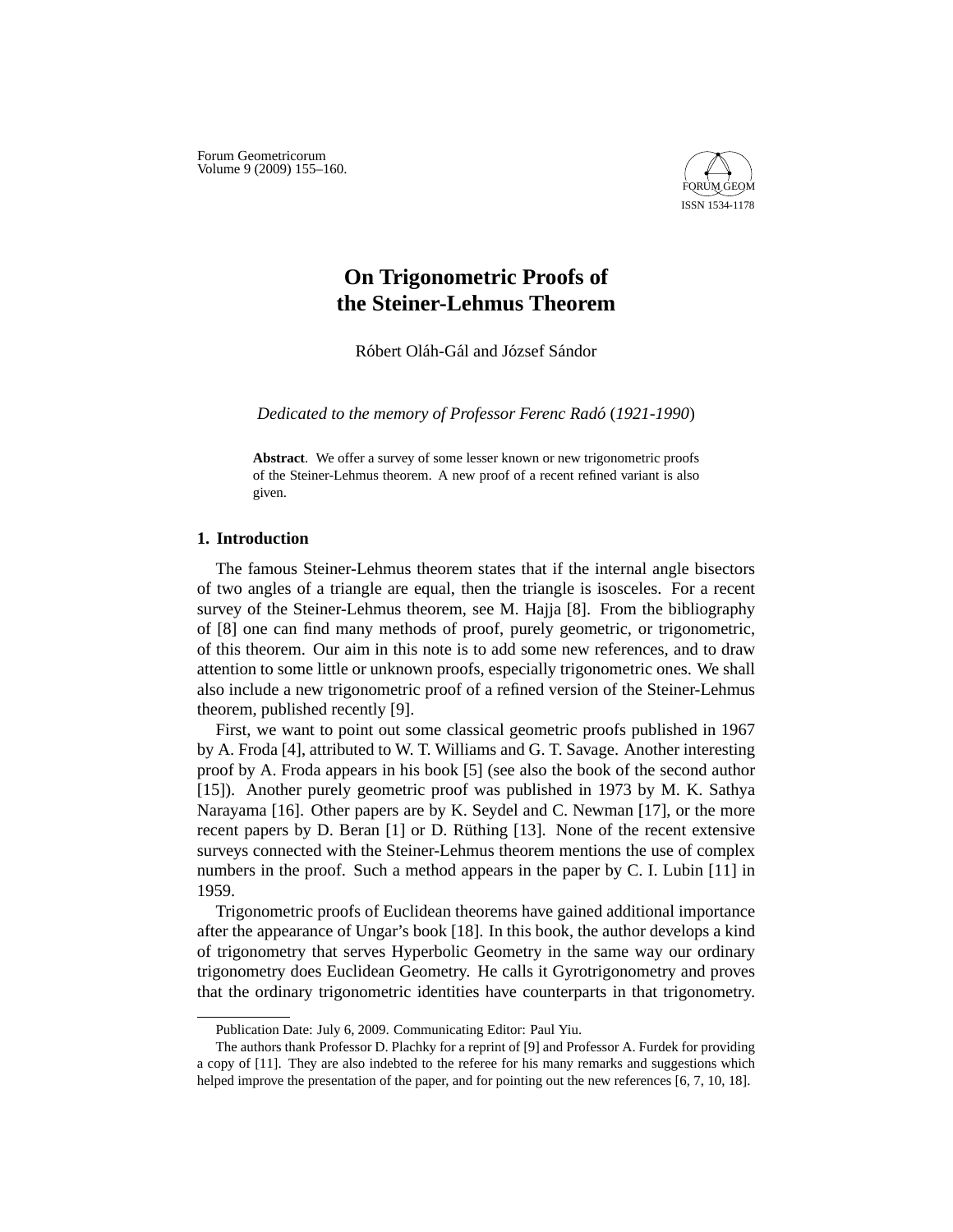Consequently, he takes certain trigonometrical proofs of Euclidean theorems and shows that these proofs, hence also the corresponding theorems, remain valid in Hyperbolic Geometry. In this context, he includes the trigonometric proofs of the Urquhart and the Steiner-Lehmus theorems that appeared in [7] and [8]. Related to the question, first posed by Sylvester (also mentioned in [8]), whether there is a direct proof of the Steiner-Lehmus theorem, recently J. H. Conway (see [2]) has given an intriguing argument that there is no such proof. However, the validity of Conway's argument is debatable since a claim of the non-existence of a direct proof should be formulated in a more precise manner using, for example, the language of intuitionistic logic.

### **2. Trigonometric proofs of the Steiner-Lehmus theorem**

2.1*.* Perhaps one of the shortest trigonometric proofs of the Steiner-Lehmus theorem one can find in a forgotten paper (written in Romanian) in 1916 by V. Cristescu [3]. Let  $BB'$  and  $CC'$  denote two angle bisectors of the triangle  $\overrightarrow{ABC}$  (see Fig. 1). By using the law of sines in triangle  $BB'C$ , one gets





As 
$$
C + \frac{B}{2} = C + \frac{180^{\circ} - C - A}{2} = 90^{\circ} - \frac{A - C}{2}
$$
, one has  

$$
BB' = a \cdot \frac{\sin C}{\cos \frac{A - C}{2}}.
$$

Similarly,

$$
CC' = a \cdot \frac{\sin B}{\cos \frac{A-B}{2}}.
$$

Assuming  $BB' = CC'$ , and using the identities  $\sin C = 2 \sin \frac{C}{2} \cos \frac{C}{2}$ , and  $\sin \frac{C}{2} = \cos \frac{A+B}{2}$ ,  $\sin \frac{B}{2} = \cos \frac{A+C}{2}$ , we have

$$
\cos\frac{C}{2}\cdot\cos\frac{A+B}{2}\cos\frac{A-B}{2} = \cos\frac{B}{2}\cos\frac{A+C}{2}\cos\frac{A-C}{2}.\tag{1}
$$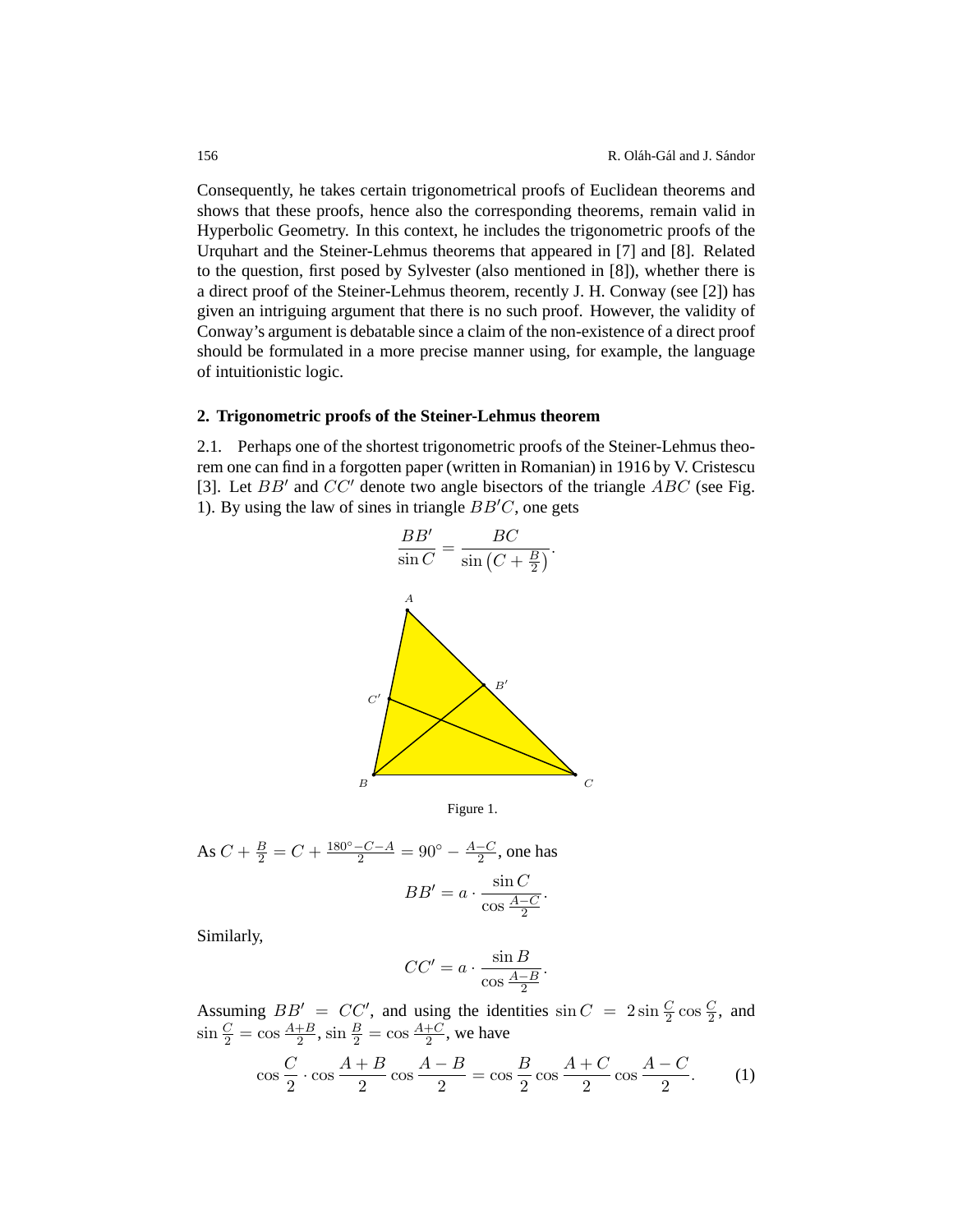On trigonometric proofs of the Steiner-Lehmus theorem 157

Now from the identity

$$
\cos(x + y) \cdot \cos(x - y) = \cos^{2} x + \cos^{2} y - 1,
$$

relation (1) becomes

$$
\cos\frac{C}{2}\left(\cos^2\frac{A}{2} + \cos^2\frac{B}{2} - 1\right) = \cos\frac{B}{2}\left(\cos^2\frac{A}{2} + \cos^2\frac{C}{2} - 1\right).
$$

This simplifies into

$$
\left(\cos\frac{B}{2} - \cos\frac{C}{2}\right)\left(\sin^2\frac{A}{2} + \cos\frac{B}{2}\cos\frac{C}{2}\right) = 0.
$$

As the second paranthesis of (6) is strictly positive, this implies  $\cos \frac{B}{2} - \cos \frac{C}{2} = 0$ , so  $B = C$ .

2.2*.* In 2000, respectively 2001, the German mathematicians D. Plachky [12] and D. Rüthing [14] have given other trigonometric proofs of the Steiner-Lehmus theorem, based on area considerations. We present here the method by Plachky. Denote the angles at B and C respectively by  $\beta$  and  $\gamma$ , and the angle bisectors BB' and  $AA'$  by  $w_b$  and  $w_a$  (see Figure 2).



By using the trigonometric form  $\frac{1}{2}ab\sin\gamma$  of the area of triangle ABC, and decomposing the initial triangle in two triangles, we get

$$
\frac{1}{2}aw_{\beta}\sin\frac{\beta}{2} + \frac{1}{2}cw_{\beta}\sin\frac{\beta}{2} = \frac{1}{2}bw_{\alpha}\sin\frac{\alpha}{2} + \frac{1}{2}cw_{\alpha}\sin\frac{\alpha}{2}.
$$

By the law of sines we have

$$
\frac{\sin \alpha}{a} = \frac{\sin \beta}{b} = \frac{\sin(\pi - (\alpha + \beta))}{c},
$$

so assuming  $w_{\alpha} = w_{\beta}$ , we obtain

$$
\frac{c\sin\alpha}{\sin(\alpha+\beta)}\sin\frac{\beta}{2}+c\sin\frac{\beta}{2}=\frac{c\sin\beta}{\sin(\alpha+\beta)}\sin\frac{\alpha}{2}+c\sin\frac{\alpha}{2},
$$

or

$$
\sin(\alpha + \beta) \left( \sin \frac{\alpha}{2} - \sin \frac{\beta}{2} \right) + \sin \frac{\alpha}{2} \sin \beta - \sin \alpha \sin \frac{\beta}{2} = 0. \tag{2}
$$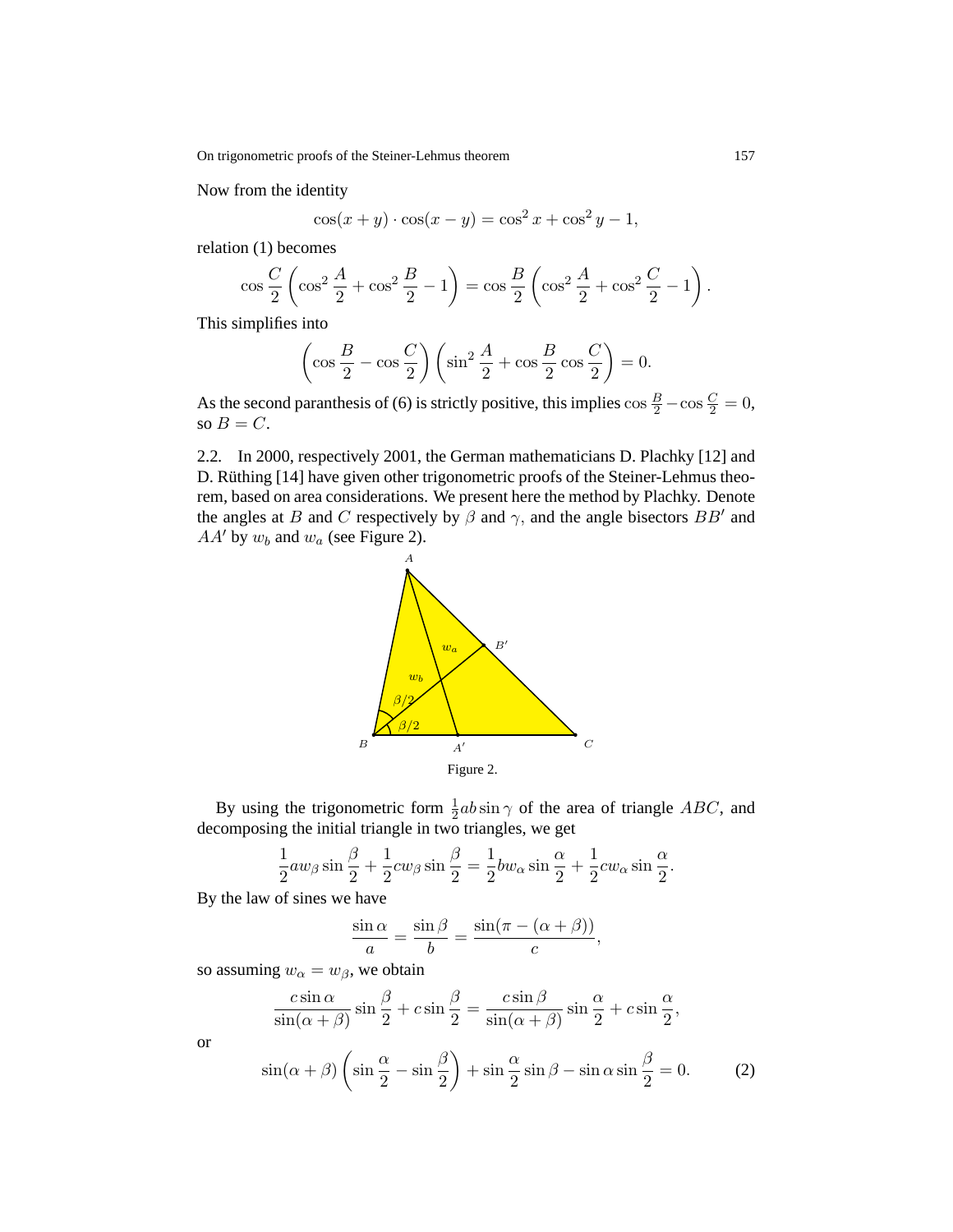Writing  $\sin \alpha = 2 \sin \frac{\alpha}{2} \cos \frac{\alpha}{2}$  *etc*, and using the formulae

$$
\sin u - \sin v = 2\sin\frac{u-v}{2}\cos\frac{u+v}{2},\tag{3}
$$

$$
\cos u - \cos v = -2\sin\frac{u-v}{2}\sin\frac{u+v}{2},\tag{4}
$$

we rewrite (2) as

$$
2\sin\frac{\alpha-\beta}{4}\left(\sin(\alpha+\beta)\cos\frac{\alpha+\beta}{4}+2\sin\frac{\alpha}{2}\sin\frac{\beta}{2}\sin\frac{\alpha+\beta}{2}\right)=0.
$$

Since  $\alpha + \beta < \pi$ , the expression inside the parenthesis is strictly positive. It follows that  $\alpha = \beta$ .

2.3*.* The following trigonometric proof seems to be much simpler. It can found in [10, pp. 194-196]. According to Honsberger, this proof was rediscovered by M. Hajja who later came across in it some obscure Russian book. The authors rediscovered again this proof, and wish to thank the referee for this information. Writing the area of triangle  $\overrightarrow{ABC}$  in two different ways (using triangles  $ABB'$  and  $BB'C$ ) we get immediately

$$
w_b = \frac{2ac}{a+c} \cos \frac{\beta}{2}.
$$
 (5)

Similarly,

$$
w_a = \frac{2bc}{b+c} \cos \frac{\alpha}{2}.
$$
 (6)

Suppose now that,  $a > b$ . Then  $\alpha > \beta$ , so  $\frac{\alpha}{2} > \frac{\beta}{2}$ . As  $\frac{\alpha}{2}$ ,  $\frac{\beta}{2} \in (0, \frac{\pi}{2})$ , one gets  $\cos \frac{\alpha}{2} < \cos \frac{\beta}{2}$ . Also,  $\frac{bc}{b+c} < \frac{ac}{a+c}$  is equivalent to  $b < a$ . Thus (5) and (6) imply  $w_a > w_b$ . This is indeed a proof of the Steiner-Lehmus theorem, as supposing  $w_a = w_b$  and letting  $a > b$ , we would lead to the contradiction  $w_a > w_b$ , a contradiction; similarly with  $a < b$ .

For another trigonometric proof of a generalized form of the theorem, we refer the reader to [6].

#### **3. A new trigonometric proof of a refined version**

Recently, M. Hajja [9] proved the following stronger version of the Steiner-Lehmus theorem. Let BY and CZ be the angle bisectors and let  $BY = y$ ,  $CZ =$ z,  $YC = v$ ,  $BZ = V$  (see Figure 3).

Then

$$
c > b \Rightarrow y + v > z + V. \tag{7}
$$

As  $V = \frac{ac}{a+b}$ ,  $v = \frac{ab}{a+c}$ , it is immediate that  $c > b \Rightarrow V > v$ . Thus, assuming  $c > b$ , and using (7) we get  $y > z$ , i.e. the Steiner-Lehmus theorem (see §2.3). In [9], the proof of (7) made use of a nice lemma by R. Breusch. We offer here a new trigonometric proof of (7), based only on the law of sines, and simple trigonometric facts.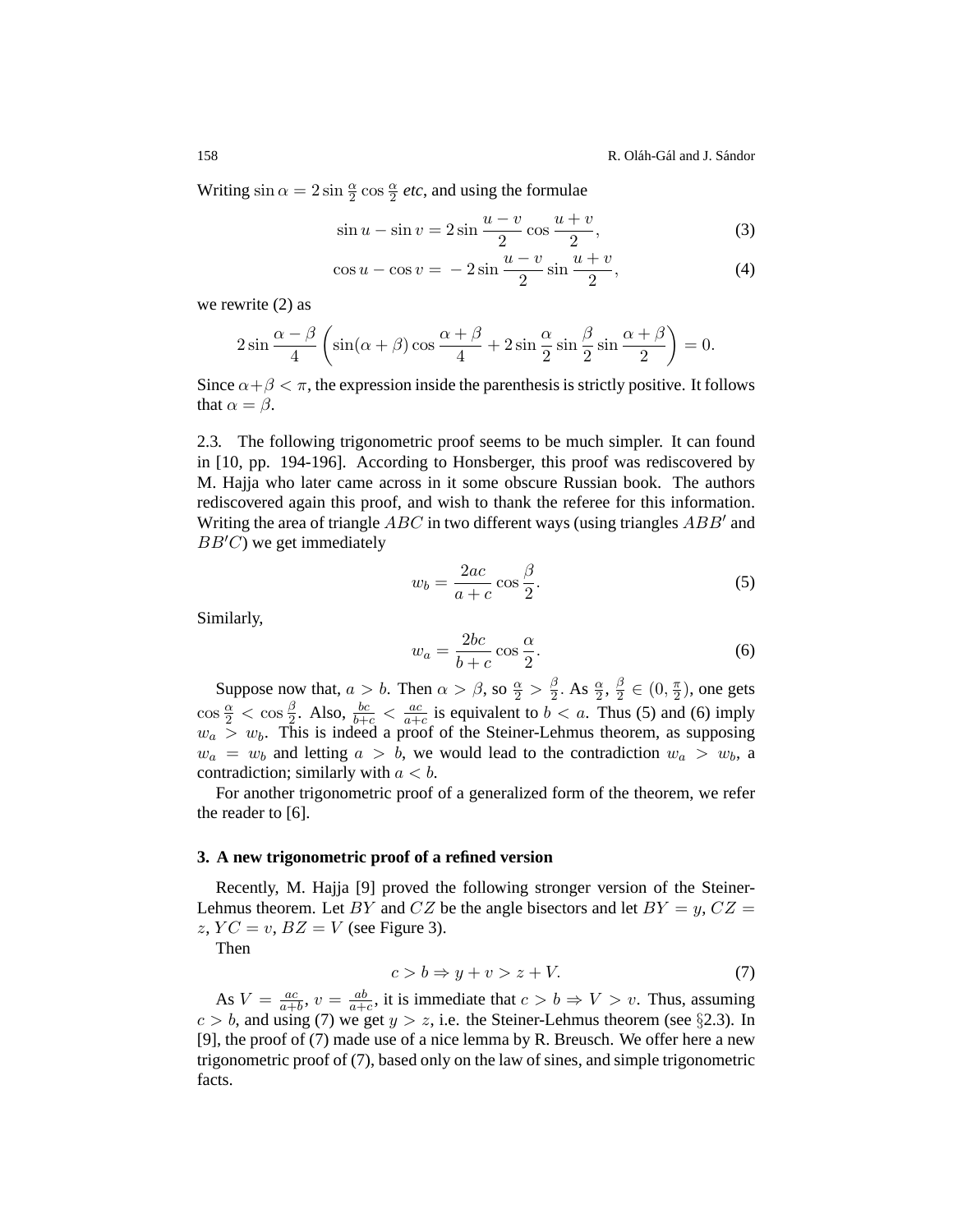On trigonometric proofs of the Steiner-Lehmus theorem 159



In triangle BCY one can write

$$
\frac{a}{\sin\left(C + \frac{B}{2}\right)} = \frac{CY}{\sin\frac{B}{2}} = \frac{BY}{\sin C},
$$

so

$$
\frac{y+v}{\sin C + \sin \frac{B}{2}} = \frac{a}{\sin (C + \frac{B}{2})},
$$

implying

$$
y + v = \frac{a\left(\sin C + \sin \frac{B}{2}\right)}{\sin \left(C + \frac{B}{2}\right)}.
$$
\n(8)

Similarly,

$$
z + V = \frac{a\left(\sin B + \sin \frac{C}{2}\right)}{\sin\left(B + \frac{C}{2}\right)}.\tag{9}
$$

Assume now that  $y + v > z + V$ . Applying  $\sin u + \sin v = 2 \sin \frac{u+v}{2} \cos \frac{u-v}{2}$  and using the facts that  $\cos\left(\frac{C}{2} + \frac{B}{4}\right) > 0$ ,  $\cos\left(\frac{B}{2} + \frac{C}{4}\right) > 0$ , after simplification, from (8) and (9) we get the inequality

$$
\cos\left(\frac{C}{2} - \frac{B}{4}\right)\cos\left(\frac{B}{2} + \frac{C}{4}\right) > \cos\left(\frac{B}{2} - \frac{C}{4}\right)\cos\left(\frac{C}{2} + \frac{B}{4}\right).
$$

Using  $2 \cos u \cos v = \cos \frac{u+v}{2} + \cos \frac{u-v}{2}$ , this implies

$$
\cos\left(\frac{3C}{4} + \frac{B}{4}\right) + \cos\left(\frac{C}{4} - \frac{3B}{4}\right) > \cos\left(\frac{3B}{4} + \frac{C}{4}\right) + \cos\left(\frac{B}{4} - \frac{3C}{4}\right),
$$

or

$$
\cos\left(\frac{3C}{4} + \frac{B}{4}\right) - \cos\left(\frac{3B}{4} + \frac{C}{4}\right) > \cos\left(\frac{B}{4} - \frac{3C}{4}\right) - \cos\left(\frac{C}{4} - \frac{3B}{4}\right).
$$
\nNow, applying (4) we set

Now applying (4), we get

$$
-\sin\frac{B}{2}\sin\frac{3C}{2} > -\sin\frac{C}{2}\sin\frac{3B}{2}.\tag{10}
$$

By  $\sin 3u = 3 \sin u - 4 \sin^3 u$  we get immediately from (10) that

$$
-3 + 4\sin^2\frac{C}{2} > -3 + 4\sin^2\frac{B}{2}.\tag{11}
$$